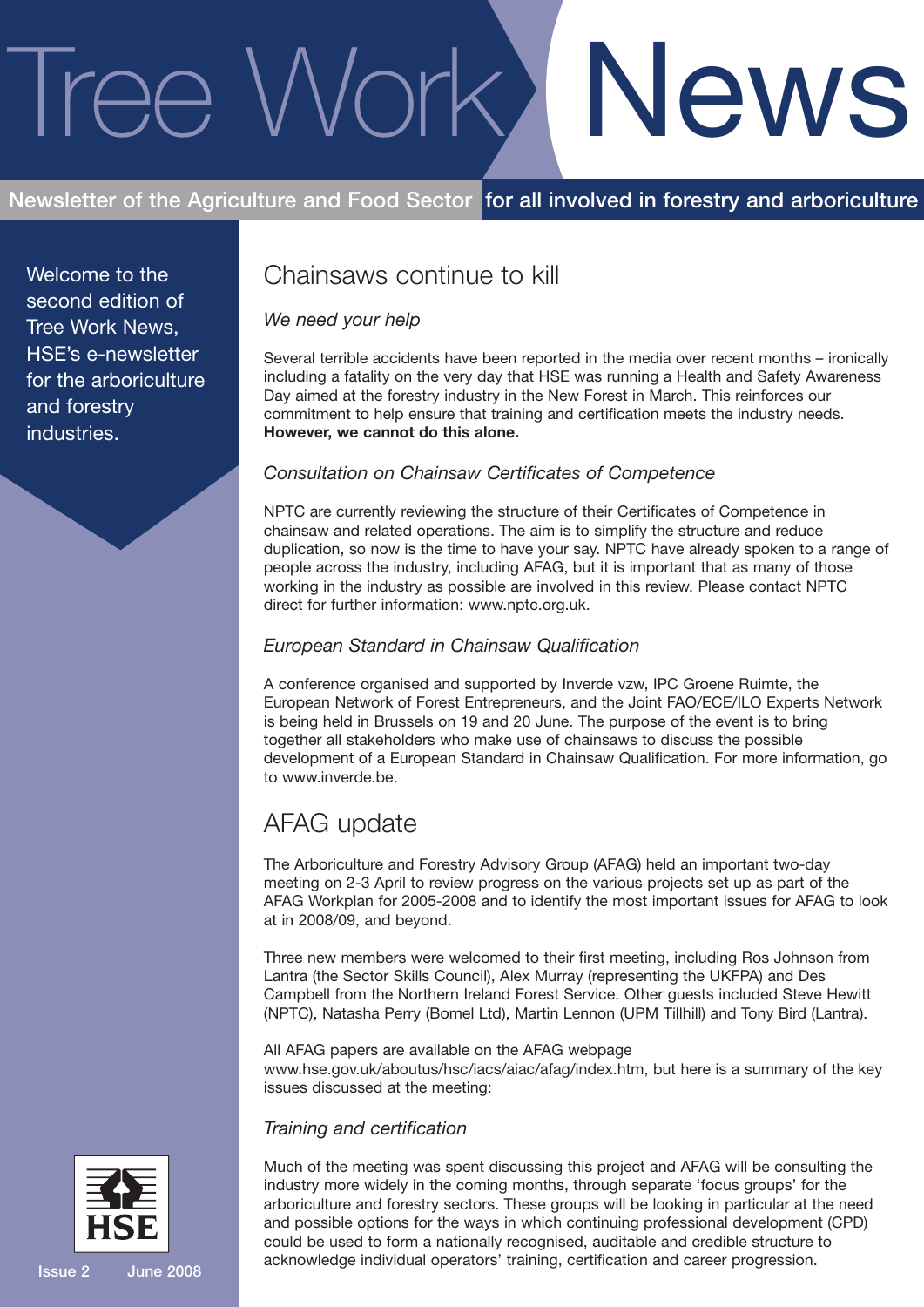# Recent HSE publications

*Whole-body vibration of ground preparation activities in forestry* RR636 www.hse.gov.uk/research/ rrhtm/index.htm

*Safe use of work equipment. Provision and Use of Work Equipment Regulations 1998. Approved Code of Practice* Third edition ISBN 978 0 7176 6295 1 (Includes amendments to the PUWER Regulations where amended or superseded by other regulations. The references have been updated and obsolete information removed.)

AFAG Members' comments have been sent to NPTC on their Review of Chainsaw Certification but individuals and businesses working in the industry are still encouraged to read the proposals and respond directly.

Ways to improve how AFAG works and communicates with those working in the industry were also discussed, so that it delivers what the industry needs, more quickly. This included how to make it easier for those in the industry to find out what AFAG is currently doing, to raise issues directly with the group and provide input into all areas of their work.

### *Methods to record training and CPD*

Evidence on this is increasingly required by clients. AFAG considered ways to record information for individuals and businesses. Lantra (Sector Skills Council) has developed an 'Online Competence Framework' system which is now available via their website www.ruralslp.co.uk/Index.aspx. This could be adapted for the tree-work sector as the framework is based on the 'national occupational standards' developed through Lantra's 'Trees and Timber' Group, which includes representatives from many of the industry's trade organisations.

Although AFAG is not formally endorsing the Lantra scheme it has the potential to address the needs of many in the industry. However, further wide consultation is needed – this will be discussed at the two new sector focus groups previously mentioned, but your comments are invited:

http://webcommunities.hse.gov.uk/inovem/inovem.ti/afagpublic/grouphome.

### *Impact on businesses*

Government departments (including HSE) are now required to assess the impact on businesses of any new guidance or arrangements put in place. This is intended to ensure not only that no unnecessary costs or 'red-tape' are imposed on the industry, but also to evaluate the benefits of introducing any new measures. AFAG supports this initiative and member organisations have agreed to work with HSE to provide the background information required for Business Impact Assessments (eg on costs **and benefits** of training and certification to individual businesses and the industry collectively) as soon as possible. If you are able to help by providing any information on the economic impact on your business, then please let us know. Contact alan.plom@hse.gsi.gov.uk.

### *Update on other projects*

### *Research into causes of tree-work accidents*

Bomel presented a summary of their major research project commissioned by HSE. By analysing data on reported accidents and talking to forestry workers, a detailed picture of the highest-risk activities in tree work had been built up. Also on what leads operators to take risks – even though they know this could lead to serious or even fatal injuries. **It is clear that the majority of serious and major injuries are still related to chainsaw use.** Further information has been requested, including incidence rates (ie relating the actual number of operators exposed to particular risks/activities). We now need to consult the industry to obtain this data. The full report will be published on HSE's website in the next couple of months.

The findings of the project group, and particularly the results of Bomel's research, will be used to target AFAG resources to high-risk areas of the industry.

### *Steep ground working*

This project has been successfully completed and guidance (AFAG705) produced. Your views on further developing this guidance will be sought through the 'Community' website – watch this space for the topic to be raised: http://webcommunities.hse.gov.uk/inovem/inovem.ti/afagpublic/grouphome.

### *Working safely at height*

AFAG401 is currently being redrafted. The Arb Association's draft 'Arboricultural MEWP Operator's Guide' is now available for **comments by 30 June 2008** on their website: www.trees.org.uk/consultpage.php.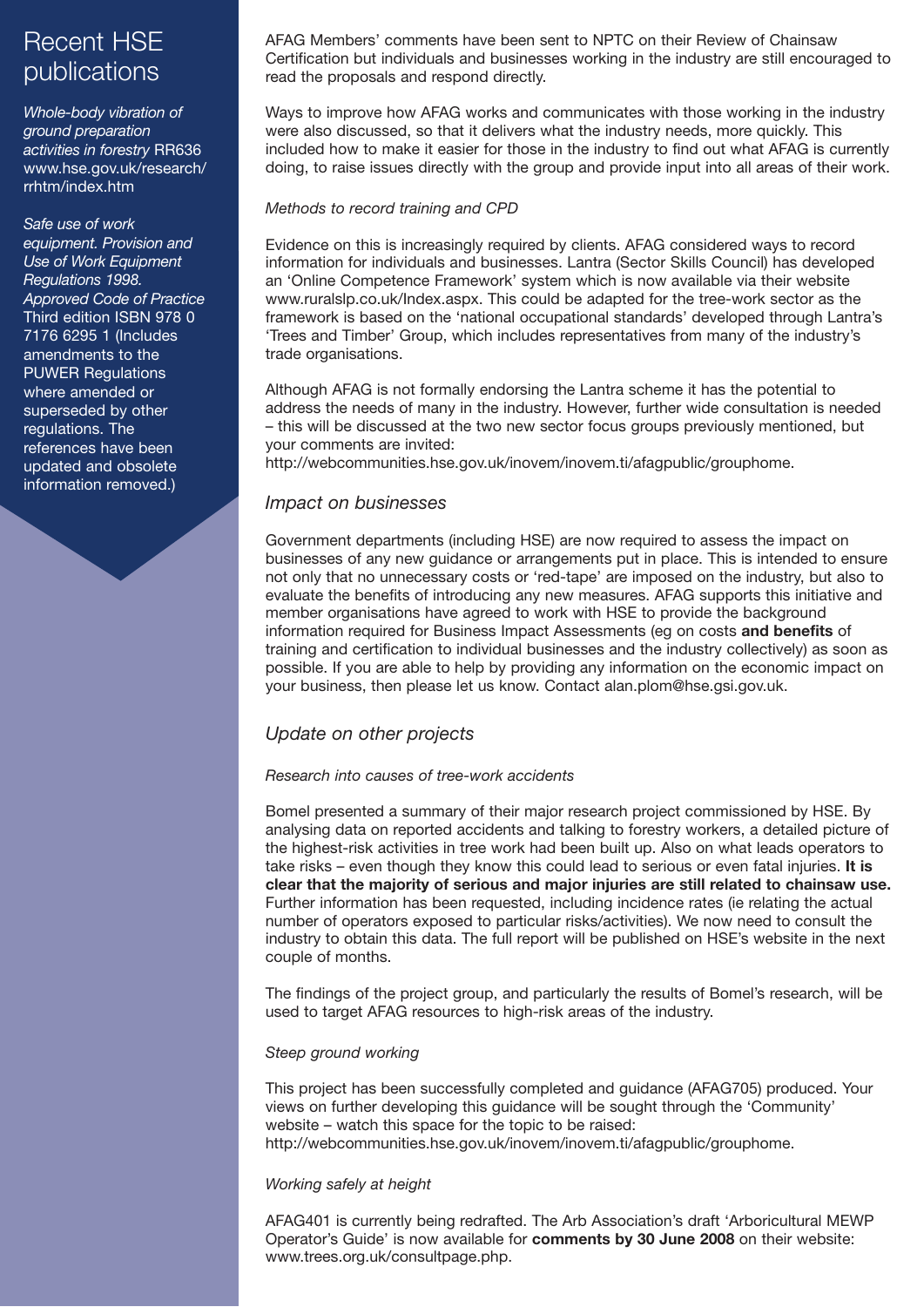### *Rigging and dismantling*

The research has been completed and the report is currently awaiting approval for publication. Guidance will then be prepared by AA and AFAG.

### *Machine-assisted takedown of trees*

Research is currently being carried out and the report is expected soon. Again this will inform new guidance on systems of work to reduce the risk to machine operators.

### *Occupational Health Services*

A pilot project has been started in Scotland, working in partnership with the Scottish Government, NHS Scotland and 'Healthy Working Lives'.

### *Noise exposure from mobile wood chippers*

The research has been completed by HSL and published on HSE's website. Issues raised will be taken forward with manufacturers and those using this type of machinery in 2008 onwards.

### *Whole-body vibration*

The Forestry Commission (FC) agreed to allow their guidance for managers to be adapted for wider use within the industry. An Agriculture Information Sheet (AIS) incorporating the findings of recent research by HSL is also currently being finalised and will be issued as soon as possible.

### *Promotion of best practice in arboriculture and forestry*

A number of innovative approaches are being developed using electronic communication methods. The recent SHAD held in the New Forest was filmed (by a Sky Sports film crew!) for use in producing a series of 'podcasts' and training material. Thanks to all delegates who (unexpectedly) found themselves being filmed during the event and for being very patient. Also for not being intimidated by the presence of the cameras – their comments and stories recounting their own experiences will add significantly to the content and relevance of the podcasts to the industry. Agreement has also been reached with Worksafe BC (Canada) for HSE to use their e-resources (such as podcasts, hazard alerts, investigation reports) without charge. Check out their website http://www.worksafebc.com/default.asp.

Also, following requests from a number of attendees to forestry SHADs, HSE is reviewing the format with a view to developing an event aimed at Directors/Board Members. Please let us know if you would like to be informed of this or any other SHAD. Contact simon.parry@hse.gsi.gov.uk for information on 'Forestry' SHADS and frances.hirst@hse.gsi.gov.uk for information on 'Engaging arboricultural clients' SHADs.

### *Communications*

Work has started on developing the new 'Tree Work' Website which will replace HSE's existing Forestry Website and two new AFAG 'community' websites have been launched. One is for AFAG or Project Group Members to share information and progress work outside meetings, but the other is for those working in the industry to communicate their views directly with AFAG members and others in the industry. This will allow anyone to:

- **●** highlight issues to AFAG;
- **●** actively participate in AFAG's work; and
- find out what AFAG is doing and why.

### The industry site is:

http://webcommunities.hse.gov.uk/inovem/inovem.ti/afagpublic/grouphome.

*Note All information provided at registration will be treated as confidential and will not be used by HSE or any other organisation for any other purpose.*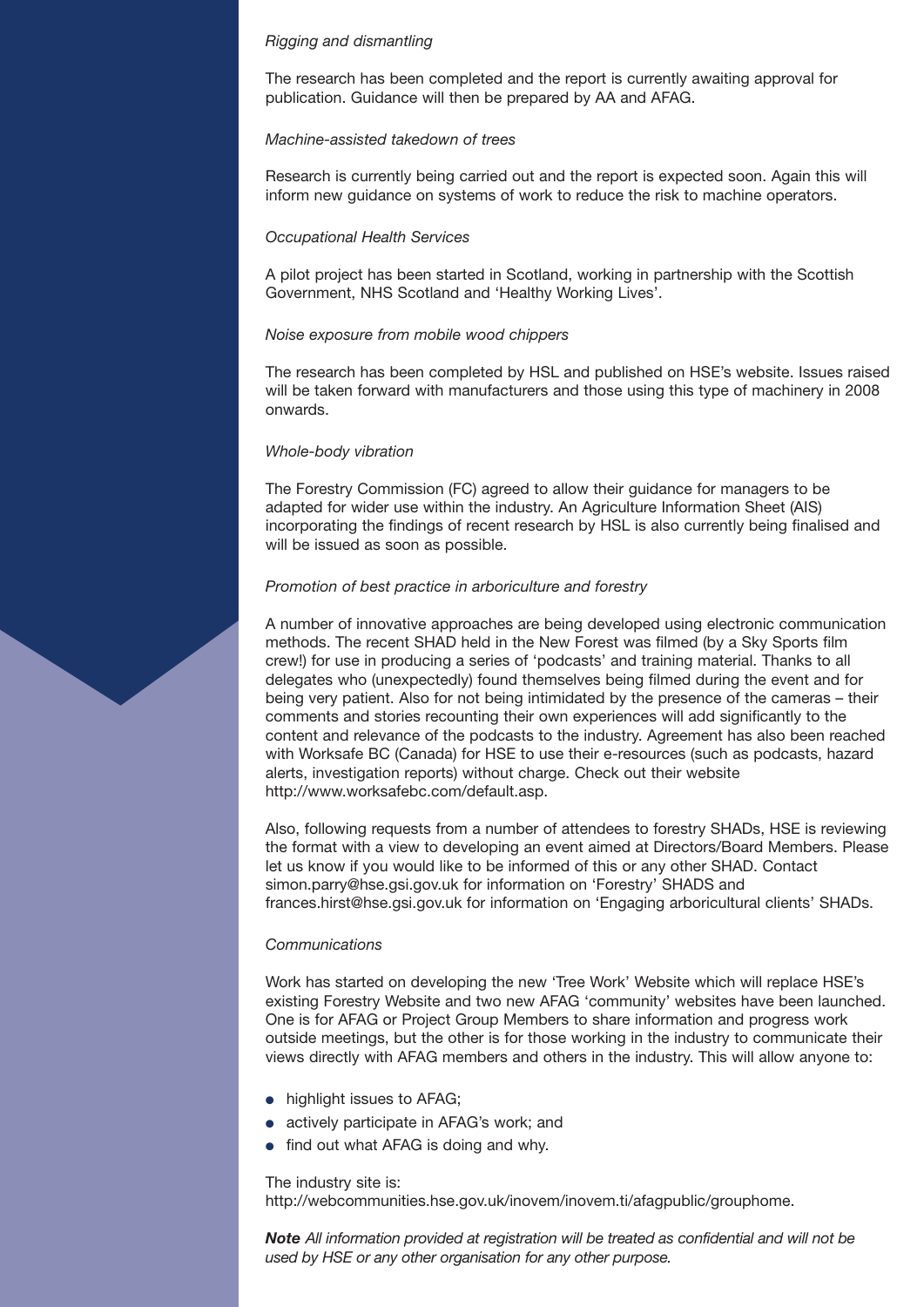### *What next?*

AFAG members discussed what issues should be given priority in 2008 onwards. They considered the outcomes of AFAG's current project work and also those issues highlighted by the industry as a priority. Preventing chainsaw-related accidents was identified as a major priority. Other topics highlighted included:

- **●** Providing guidance on lone working and site management.
- **●** Promotion of good practice.
- **●** Working near overhead power lines.
- **●** Musculoskeletal disorders and occupational health including provision of support for those working in the industry, eg to help identify and ease suffering from hand-arm vibration, white finger disease, hearing loss, bad backs etc.

## Recent tree-work prosecutions

### *Work near overhead power lines*

A company was prosecuted after employees contacted a live uninsulated 11 kV overhead power line (OHPL) while carrying out arboricultural work at a school. The trees involved were less than 3 m from the OHLP. The lines were brought down and the power supply disrupted but luckily no one was injured. The company had not contacted the owner of the lines to arrange for lines to be made dead before starting work. The company was prosecuted under regulation 14 of the Electricity at Work Regulations 1989 and fined £3334.00 plus £2143.00 costs.

### *Using an untrained worker*

An untrained person – with no chainsaw qualifications at all – was allowed to undertake sectional dismantling of a tree. He fell about 7 m from the tree, suffering serious injuries, when he accidentally cut through his single unprotected strop. The company was prosecuted under regulation 4 of the Work at Height Regulations 2005 because the work was not properly planned, appropriately supervised or carried out in a manner which was, so far as was reasonably practicable, safe. They were fined £17 000 with £350 costs.

# Recent enforcement notices

Prohibition notices have been issued covering:

- **●** having no one on site capable of carrying out aerial rescue;
- **●** lack of chainsaw PPE;
- **●** defective guarding on a wood fuel machine.

Improvement notices have been issued covering:

- **●** defective guarding on a wood chipper;
- **●** inadequate site risk assessment;
- **●** chainsaw training.

# Tree-climbing fatality – What lessons can be learnt?

In 2007 a tree climber was fatally injured while removing a large timber section which became entangled in his climbing rope. The force involved was sufficient to break an adjustable lanyard, which formed his single attachment point, and pull him from the tree. Jeremy Lawton, an NPTC assessor and Lantra-registered instructor who was involved in the investigation into the accident, highlights the key lessons learned and makes some general observations.

### *Training, expertise and supervision*

**●** Individuals and organisations must have the knowledge and expertise to make informed health and safety decisions.